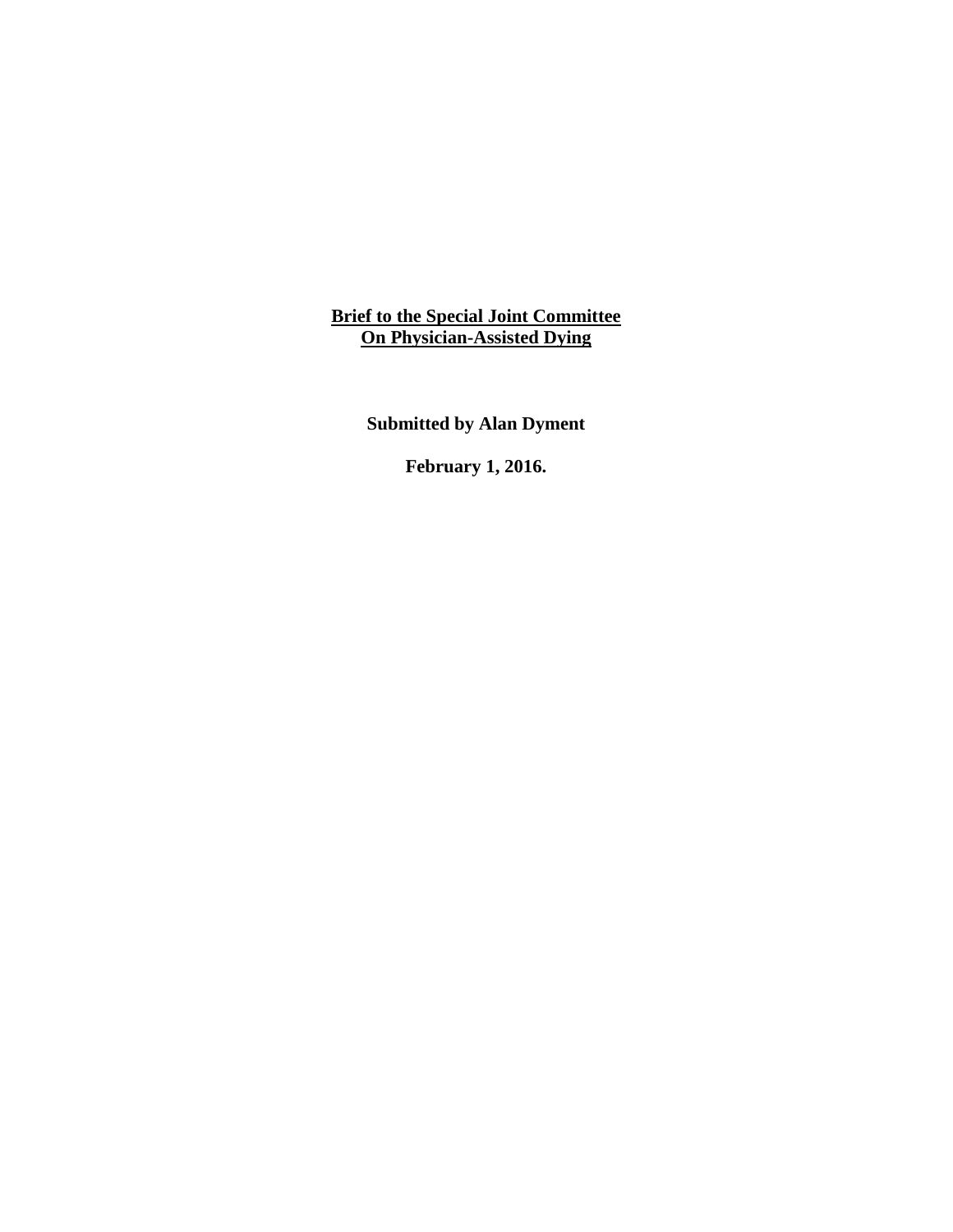## **Executive Summary:**

- *Having cared for my wife during her terminal cancer medical treatments and surgeries until her premature death in 2006, I feel strongly that the Supreme Court decision in Carter vs Carter must be implemented as soon as possible in order to offer Canadians compassionate medically-assisted death where this has been requested by the patient in an approved manner.*
- *While recognizing the opinions of those who believe that medically-assisted death violates their religious beliefs, the majority of Canadians strongly support the Supreme Court Decision. Nobody who disagrees with the right to a death with dignity has the right to deny that choice to others. This also applies to physicians, pharmacists, nurses and other medical staff. Referrals must be made, where necessary, to other medical personnel so that patients are not abandoned.*
- *Access to medically-assisted dying should not be limited to physicians. Other medical professionals such as nurse-practitioners and others should be allowed to assist where appropriate.*
- *Legislation in other countries, states and provinces can guide federal legislation in Canada. A patchwork of provincial and territorial laws is not a desirable outcome, while recognizing the roles of such provinces and territories in health provision. Barrier-free access to medically-assisted dying must be available to all Canadians wherever they live in Canada.*
- *Legislation should be written from the patient's perspective. Professional bodies will have their perspectives but the bottom line must always be that the decision of the patient must be primary and barrier-free, so long as the requirements of the Supreme Court decision are met. Advance consent or a directive by the patient must be acceptable.*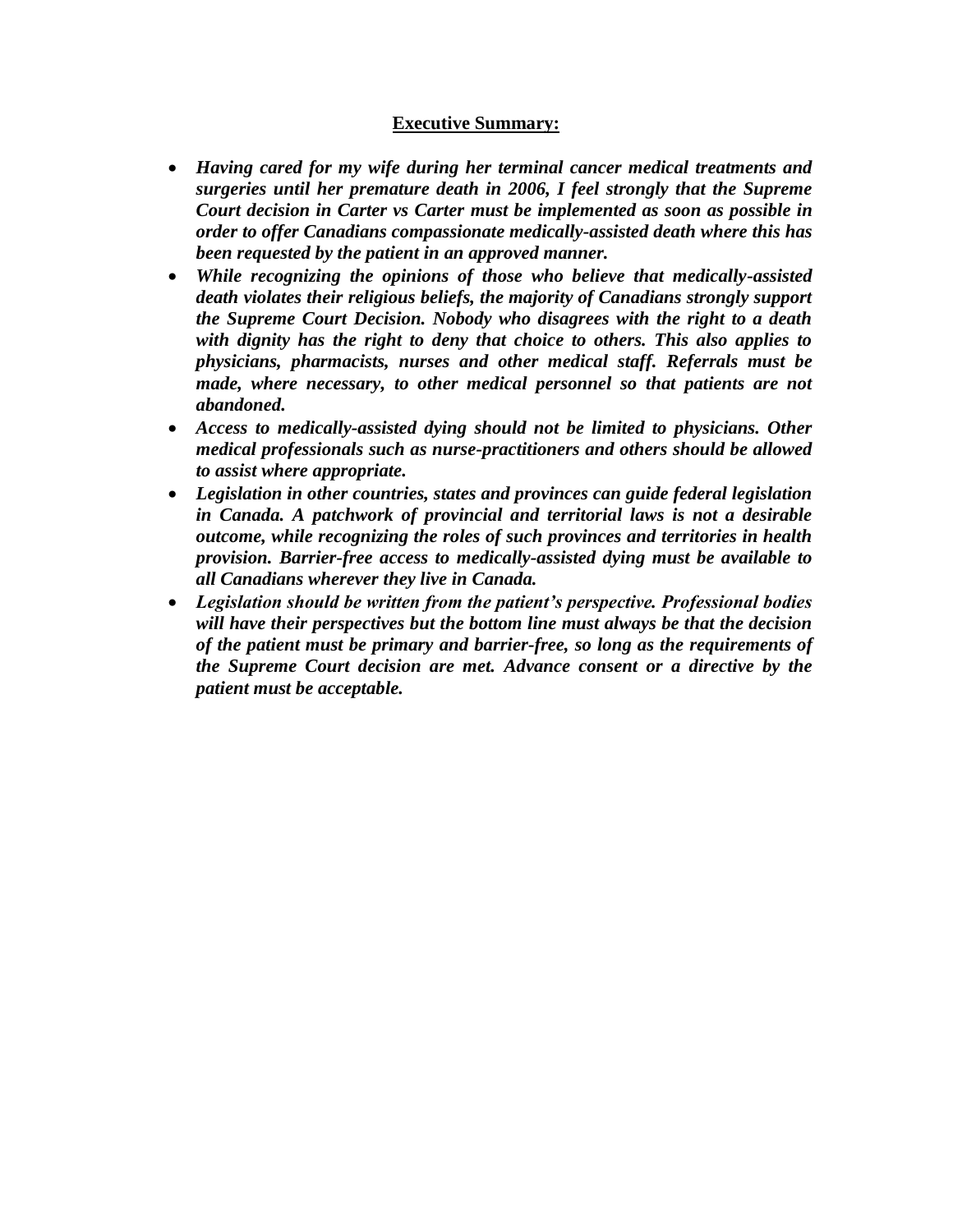## **Brief**

 *Having cared for my wife during her terminal cancer medical treatments and surgeries until her premature death in 2006, I feel strongly that the Supreme Court decision in Carter vs Carter must be implemented as soon as possible in order to offer Canadians compassionate medically-assisted death where this has been requested by the patient in an approved manner.*

I am 74 and a member of CARP and of Dying with Dignity Canada. I have also been diagnosed with a condition which could become grievous and irremediable in the future. Since my wife's death I have considered the implementation of medically-assisted death to be a priority for me. Her suffering was not something that either of us wanted, and yet no alternative was available, including palliative care. I supported the Hon. Stephen Fletcher's private member's bill, and was frustrated by Parliament's unwillingness to address this critical issue. Now that the Supreme Court has rendered their decision in this matter, I urge the Committee to support the intent of this decision in an expeditious and compassionate manner.

 *While recognizing the opinions of those who believe that medically-assisted death violates their religious beliefs, the majority of Canadians strongly support the Supreme Court Decision. Nobody who disagrees with the right to a death with dignity has the right to deny that choice to others. This also applies to physicians, pharmacists, nurses and other medical staff. Referrals must be made, where necessary, to other medical personnel so that patients are not abandoned.*

Polls, including those conducted by CARP, consistently show that a large majority of Canadians support medically-assisted dying. I am sure that Committee members have been provided with this information, and so I will not repeat it here. The right of Canadians to access medically-assisted dying should not be limited by religious or cultural beliefs of others. While affirming the rights of anyone not to choose this path for themselves, the rights of the patient must be paramount. Medical personnel should also not be required to participate in medically-assisted dying, but must be required to make appropriate referrals to others who have indicated their willingness to support the patient's wishes.

## *Access to medically-assisted dying should not be limited to physicians. Other medical professionals such as nurse-practitioners and others should be allowed to assist where appropriate.*

I have read that the French translation of the Supreme Court decision refers to *Medically*assisted dying rather than *Physician*-assisted dying. Whether or not this is correct, other appropriate healthcare practitioners should be able to participate in assisted death. In some cases, physicians might not be available – in remote regions, for example. Once again, the needs of the patient must be paramount.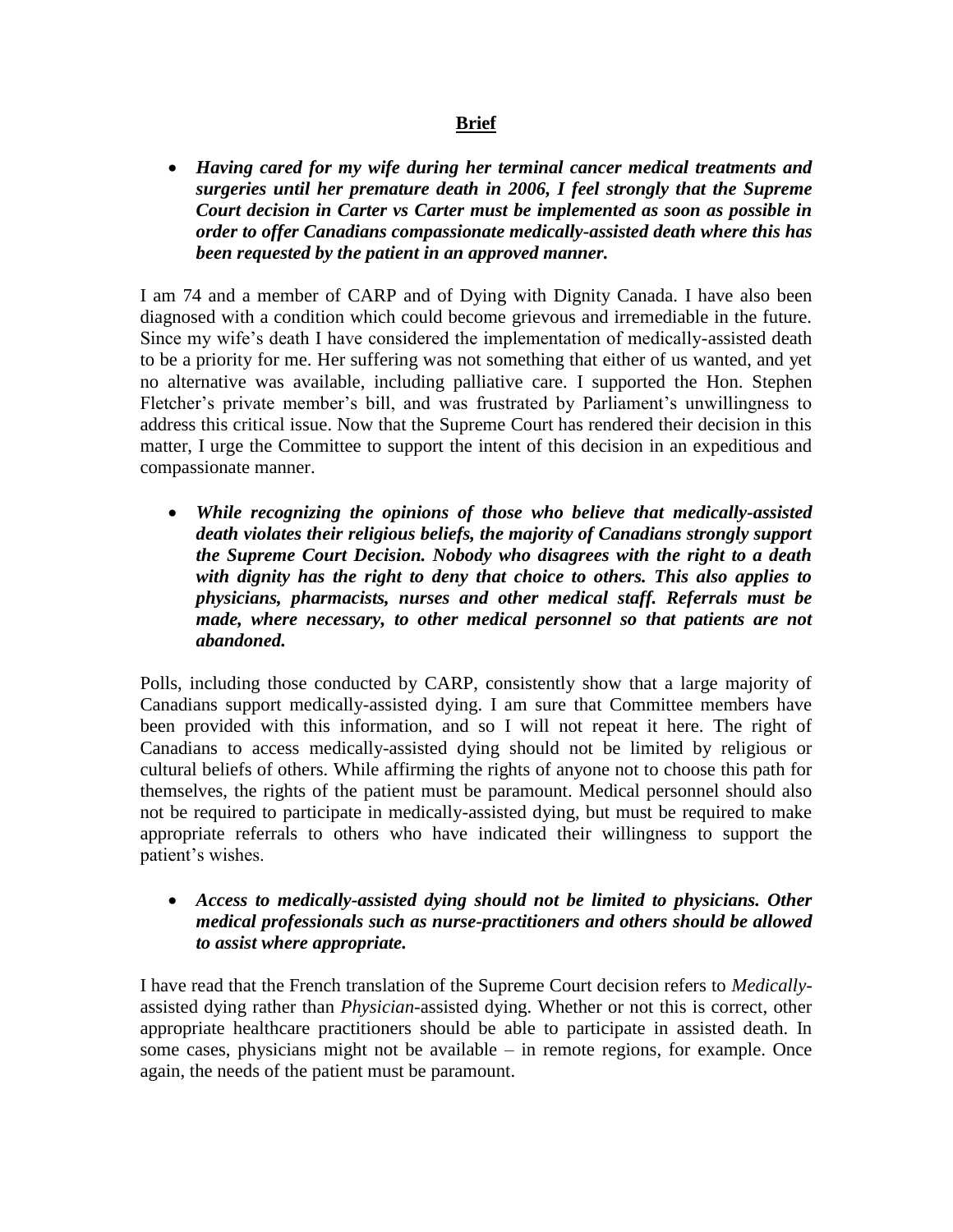*Legislation in other countries, states and provinces can guide federal legislation in Canada. A patchwork of provincial and territorial laws is not a desirable outcome, while recognizing the roles of such provinces and territories in health provision. Barrier-free access to medically-assisted dying must be available to all Canadians wherever they live in Canada.*

There are many examples of successful legislation throughout the world which provide patients' access to medically assisted dying in an appropriate and compassionate manner; we do not have to reinvent the wheel in Canada. Experience elsewhere also shows that the comfort of knowing that a dignified death is available is sufficient for many patients who do not, in the end, choose to avail themselves of that option. For the foreseeable future, palliative care is not an option for most Canadians. Even when provided, it may not meet the needs of some patients who would prefer a peaceful death at home in the company of their loved ones. Legislation must ensure that access to medically-assisted death is available to all Canadians under the terms of the Supreme Court decision, whether they are at home or in any publicly funded healthcare institutions, including long term care facilities.

 *Legislation should be written from the patient's perspective. Professional bodies will have their perspectives but the bottom line must always be that the decision of the patient must be primary and barrier-free, so long as the requirements of the Supreme Court decision are met. Advance consent or a directive by the patient must be acceptable.*

While recognizing the rights of medical professional bodies (Physicians, Pharmacists, Nurses and others), it remains my belief that the ultimate decision regarding medically-assisted death must rest with the patient, in consultation with their physician or other appropriate medical personnel. No barriers such as committee or court approval should be required. This decision should be communicated by the patient at the time or in some approved form of advance consent or directive by the patient when of sound mind and who had a diagnosed condition which could later become grievous and irremediable. This is particularly important where dementia is concerned. As a personal perspective, my mother died of Alzheimer's Disease and I have no wish for my body to outlive my mind.

The Supreme Court referred to patients who have a grievous and irremediable medical condition *that is intolerable to them."* This implies that a limiting definition of terms such as grievous or intolerable is not required within legislation. The key is that the conditions – or, indeed, the quality of life which they produce – are intolerable to the patient – not solely as perceived by physicians, or which fall under a closely defined rubric.